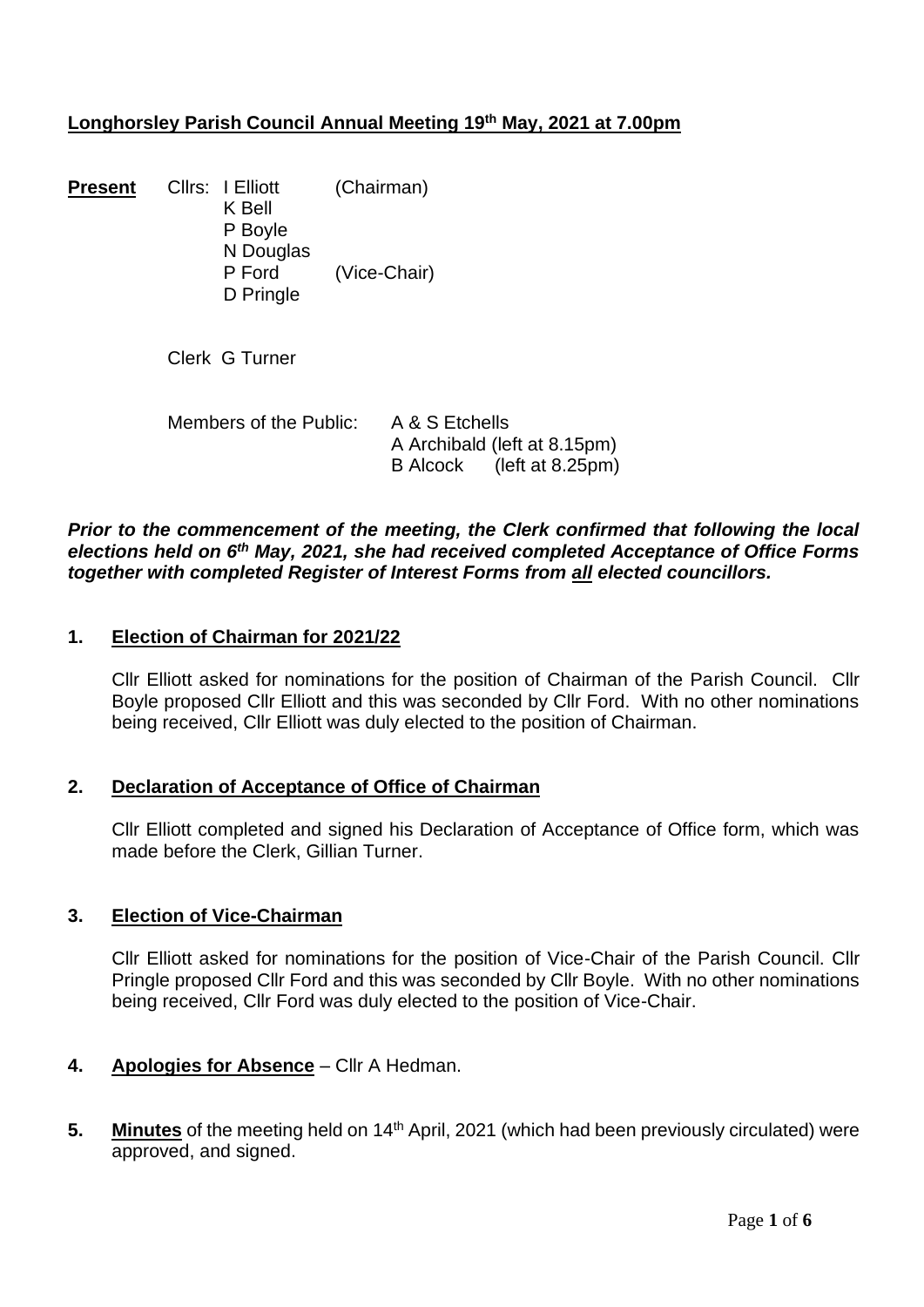- **6. Declaration of Interests for items on the Agenda** Cllr Bell declared a permanent disclosable pecuniary interest in the East Road Development – ownership of land.
- 7. Date of Next Meeting(s) It was agreed that the dates of the next meetings would be: 9<sup>th</sup> June and 21<sup>st</sup> July, 2021.
- **8. County Matters –** County Councillor Sanderson was not in attendance.
- **9. Report from PC Andrea Teasdale –** the following update had been supplied by PC Teasdale covering:
	- Problems with off road bikers in the area mainly at the weekend. We are working with other agencies to address this issue as it is a national problem and a lot of the riders are legally allowed on certain areas which creates the problem for us to deal with it.
	- There are also on-going poaching issues but some cars have been seized by Police when they have been stopped or abandoned following reports of poaching in the area. Please report any issues with off-road bikes or poachers to police via 101 or the website as you can submit a web submission.
	- As the lockdown continues to be eased, we are hoping there will not be too many issues and most people have stuck to the guidelines to date. If there are any specific breaches you can report them via 101 or a web submission and these will be looked into.

# **10. Finance**

10.1 **Authorisation of Payments** – Members considered and approved the Authorisation of Payments list for May 2021, totalling £3,194.40.

# 10.2 **Review of Standing Orders**

Members reviewed and endorsed the Standing Orders as dated 19<sup>th</sup> May 2021.

# 10.3 **Review of Financial Regulations**

Members reviewed and endorsed the Financial Regulations as dated 19<sup>th</sup> May 2021.

# **11. Routine Items for Review**

### 11.1a**) Planning Decisions** –

• 20/04290/FUL re: Proposal to extend agricultural steel portal framed shed at land North West of Paxton Dene Farm – GRANTED by NCC.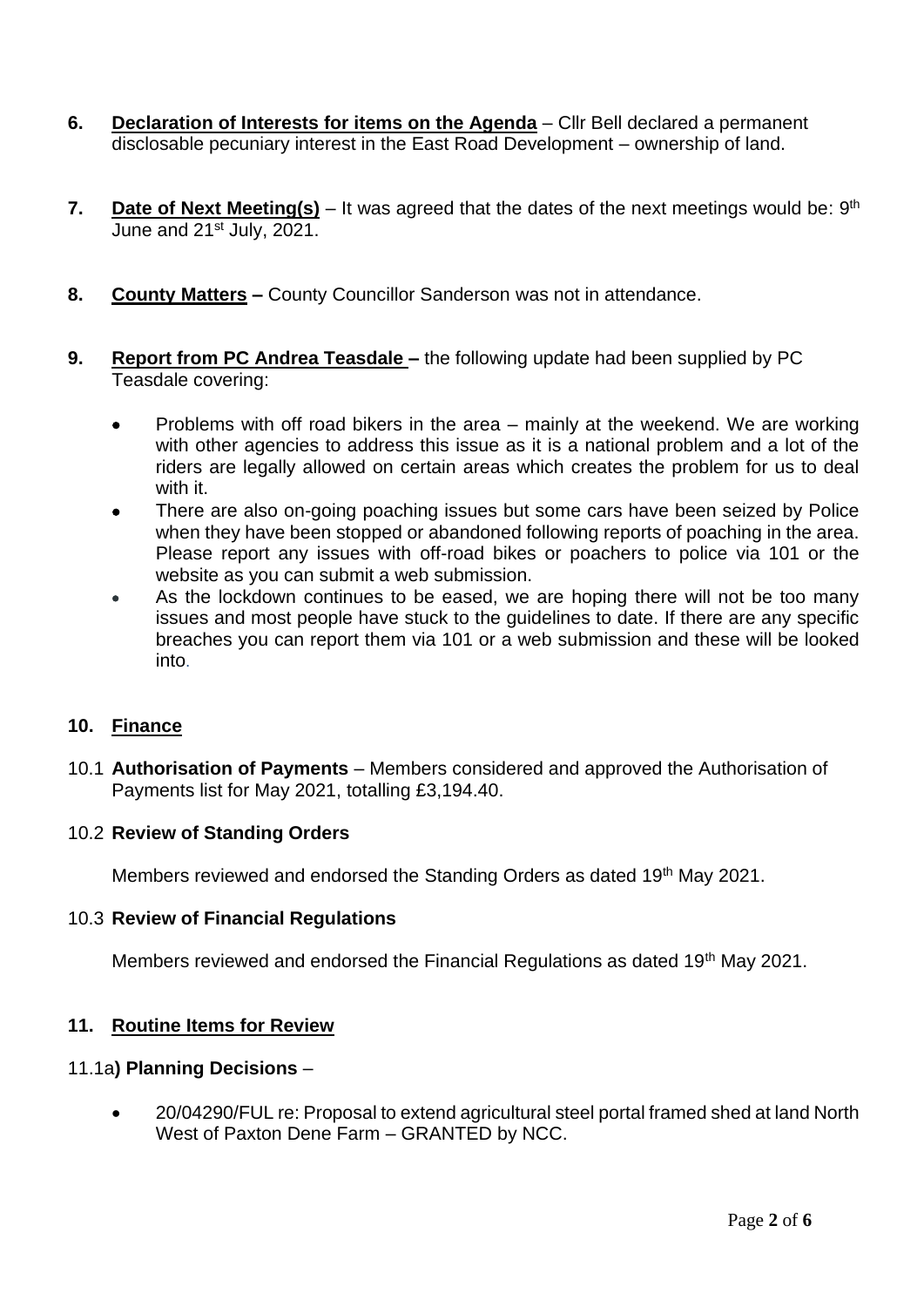- 21/00639/VARYCO re: Variation to condition 2 at land East of Low Southward Edge GRANTED by NCC.
- 21/00486/FUL re: Portacabins at land North of Longhorsley Playing Filed GRANTED by NCC
- b) **Review of Planning Applications** members considered the following applications
	- 21/00741/FUL re: proposed single/double storey extension at 13 Wilding Place members had no objections to this application.
	- 20/01242//FUL re: conversion of shop to form residential dwelling at Belmont objections covering change of use, vehicle access, registered Village Green land and blocking of lane during works.
- c) **Aerial Masts at Davison Court** nothing to report at this time.

### 11.2 **Moor Management Committee – verbal update by Cllr Pringle**

- Changes made during the past year has resulted in a more open vista, largely as a result of tree felling particularly on the north side of the track. Trees either side of the track have also been felled. The timber awaits collection from the roadside.
- Thankfully the road to the farm is being well maintained to accommodate the extra traffic at present.
- A quotation has been sought and received for the creation of a pond with a special drinking bay for livestock. Hopefully an attraction for waterfowl?
- The ponies continue to thrive in their environment. Sheep numbers have fluctuated due to some persistent escapists which ultimately had to be removed. Twenty-two remain but are rarely seen together.
- New signage has been erected to request that all dogs be kept on a leash due to the presence of cattle grazing in the area.
- A huge area of heather has been burnt recently, hopefully to great effect! Many thanks to those involved on two separate occasions.
- Finally, it has been useful to have had the occasional on-site Moor Committee meeting when the Parish Council are able to familiarise themselves with work in progress.
- Another donation in respect of logs has been received for £60.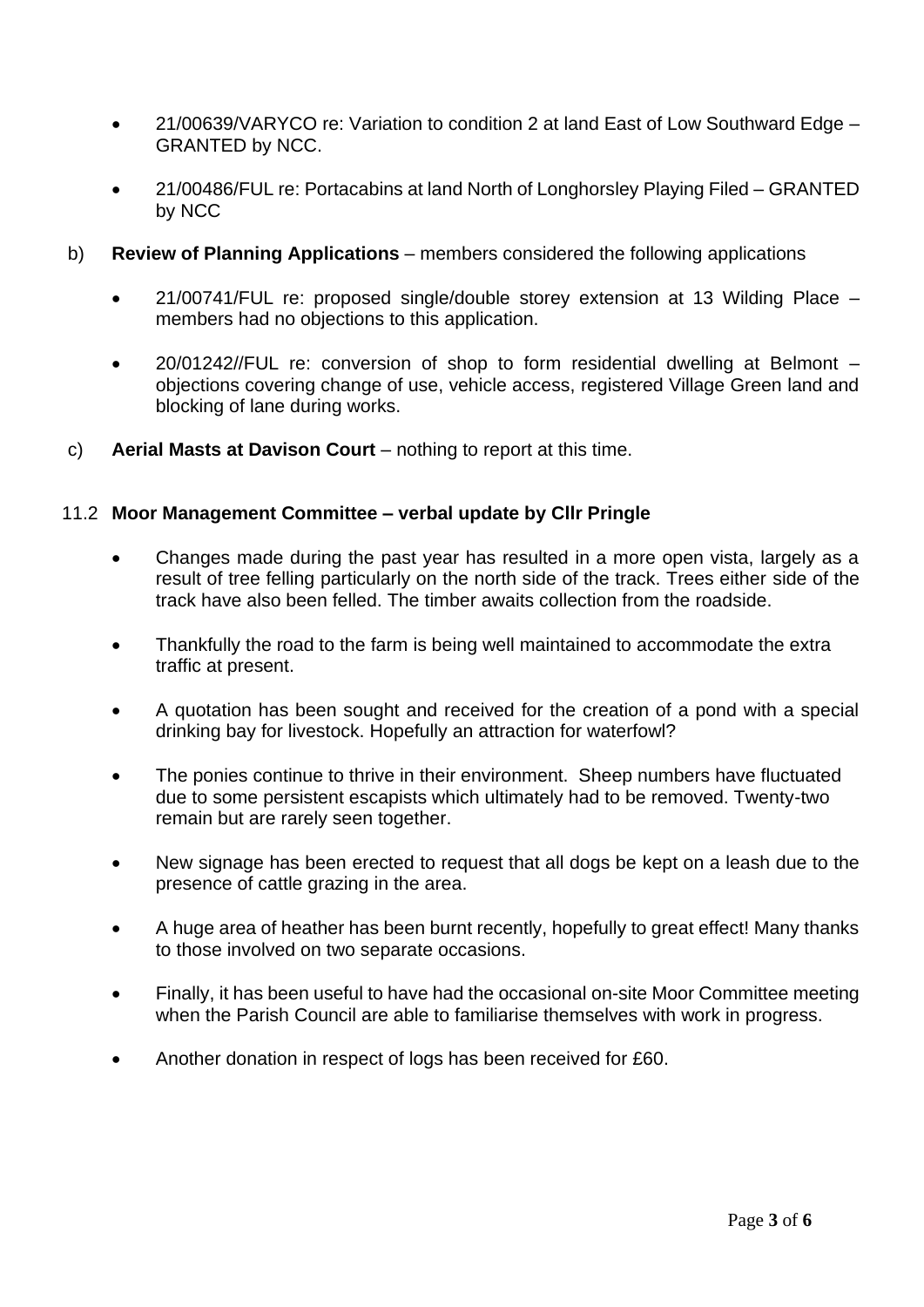# 11.3 **The Old Church Wood – report by Cllr Ford**

- Mr Chisholm has confirmed that the mowing of the perimeter paths together with the inter-row mowing will commence shortly.
- Fencing on the East side has been replaced and the ditch cleaned out by the land owner.
- Cllr Pringle has inspected the cemetery wall and it appears that the South East corner has been damaged by the roots of nearby trees, but in general the wall is OK.

# 11.4 **Play Areas**

- Members considered and noted the report supplied by Mr Paterson.
- MUGA Lighting Cllr Boyle reported that the contractor will be installing the new cables from the electricity cabinet to the token box on 3rd June.
- Cllr Elliott had met with Mr Paterson to discuss the siting of the new bark chipping bases for the 3 picnic tables in Adamson Park. He will also discuss the area to be used for the Wilding Place bases.
- 11.5 **Allotments**  Cllr Boyle reported that the works to install a new water tap and fencing repairs should be completed over the summer months depending on the availability of contractors.
- 11.6 **Plants and Flowers –** nothing to report. The Clerk informed the new councillors that the council had recently replaced 9 of the old wooden planters with new recycled plastic ones.

# 11.7 **Village Maintenance Issues**

- a. Car Parking on Common Cllr Boyle informed the meeting that Northumbria Fencing will be undertaking works to top fence posts and install chain links in keeping with other areas in the Village. A quotation has been received from J Chisholm re the installation of a hard surface matting. 3 options were given ranging from £4,500 to £8,700. He will now speak to Mr McMorrow to ask for his comments on the 3 options and will bring this issue back to the June meeting.
- b. Car parking issues re parking on pavement opposite the Village Shop the Clerk informed the meeting that letters had been sent to local residents, the holiday cottage and the contact we had on file for the owner of the cottage. She had also reported the issue to NCC and PC Teasdale. She has received a reply from the former owner that the cottage, informing her that the cottage had been sold last year but unfortunately, she did not have the new owners' details. Members believed that the issue seemed a little better and hoped the letters were having some effect.

# **The meeting was adjourned at 7.55 pm to allow parishioners to speak**

i. Andrew Archibald from the Football Club informed the meeting that planning permission has now been granted for the installation of the containers at the Common. The Club are now debating whether or not to become a charity in order to make the ownership arrangement more formal. However, some members are not keen on this idea as individuals could be liable for any incidents etc. Another option would be to transfer the ownership of the containers to the Parish Council, which would mean that should the Football Club fold, the community would still be able to use the containers.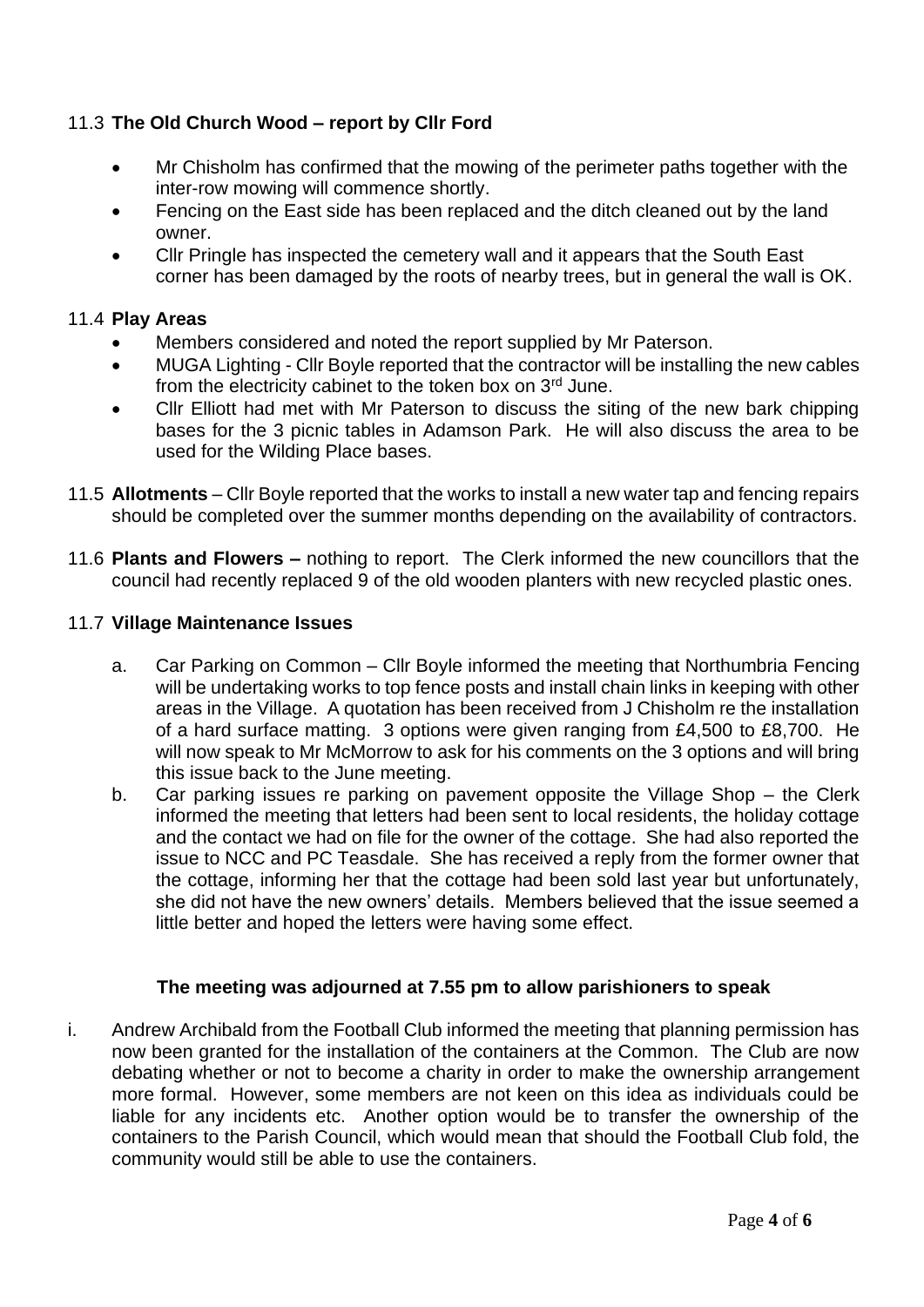The Chairman outlined precedents about this type of arrangement, for example Adamson Park which is owned by a third party but the council manages and maintains it under a partnership agreement.

- ii. Andrew also mentioned the problem of dog fouling on the Common, especially on those areas on which the children play. A CCTV system could be installed and additional signage erected. The Clerk will also write an article for the Tree to coincide with the new football season starting in September.
- iii. Ben Alcock raised the issue of the speed sign on the A697. He believes that an Average Speed camera on either side of the village would be a good idea, similar to those deployed in Devon and Cornwall. He does not want to lose the camera as he is certain that it is a major deterrent to speeding motorists.

The Chairman added that additional road markings are still to be installed by NCC on the A697 North of the Village. Cllr Glen Sanderson is speaking to officers at NCC about the repositioning of the speed camera and arranging some speed monitoring surveys to be carried out to assess the volume of the traffic problem.

# **No other issues were raised and the meeting recommenced at 8.25 pm**

### 11.7(Contd) Village Maintenance

- c. East Road Lane Width Problems Members noted an email received highlighting damage done to property by vehicles driving down the narrow lane. Members agreed to erect a sign to warn motorists. Cllr Bell agreed to ask the landlady of the Shoulder of Mutton for permission to attach a sign to their wall.
- d. Wi-Fi Access in the Village Hall Cllr Boyle raised the issue with regard to having remote access to the CCTV system – the cost of which is in the region of £600 p.a. Due to the possibility of the Village Hall being used as a "Wi-Fi hub" it was agreed to delay this issue until further notice. In the meantime, Cllr Boyle will ask for a key to the Village Hall so that he can access the system as and when required.
- e. Old Graveyard An email has been received regarding people using a shortcut over graves rather than using the existing pathway. Cllr Pringle agreed to speak to T Fish to ask if fencing would be allowed in this area.
- 11.8 **Website** updates required for the new councillors including photographs and contact details.

# 11.9 **Longhorsley Tree**

The Clerk was asked to write articles covering the new Chairman and Vice-Chair appointments, logs available on Moor, MUGA lighting and litter picking equipment.

11.10 **Donation Requests**: - none received.

# **12. Items Carried Forward**

- 12.1 **Housing Developments and Planning Matters in the Village**
	- a) South Road Development nothing to report at this time.
		- b) East Road nothing to report at this time. (Cllr Bell declared a disclosable pecuniary interest in this issue)